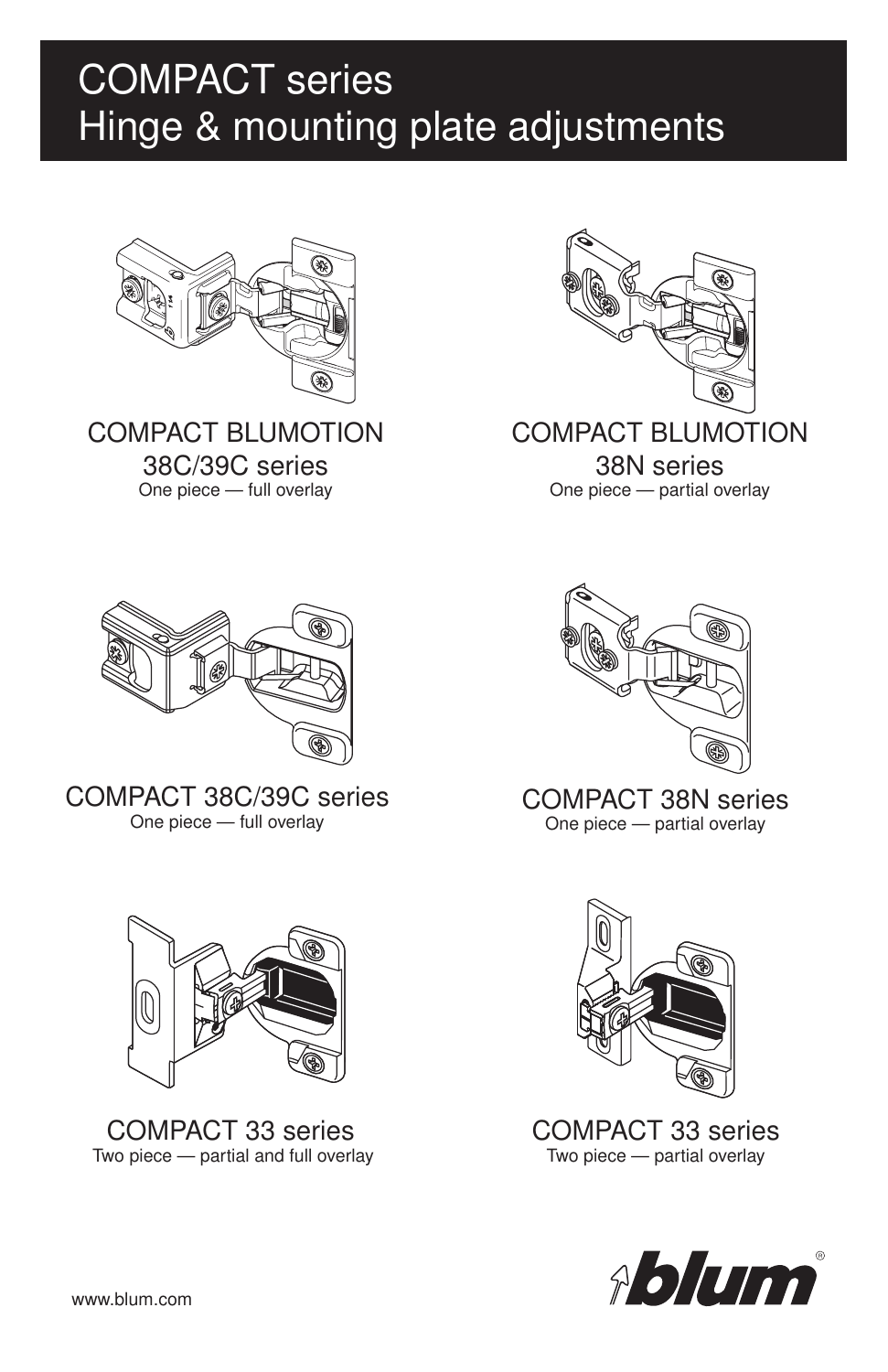# COMPACT BLUMOTION and COMPACT 38C/39C and 38N

#### **Cam side adjustment**



Rotate front screw counter-clockwise to increase door overlay, clockwise to decrease.

Range =  $3(1/8")$ 



#### **Height adjustment**



#### **Cam depth adjustment**



#### **Door removal**

Rotate mounting screw counter-clockwise to remove hinge from cabinet.





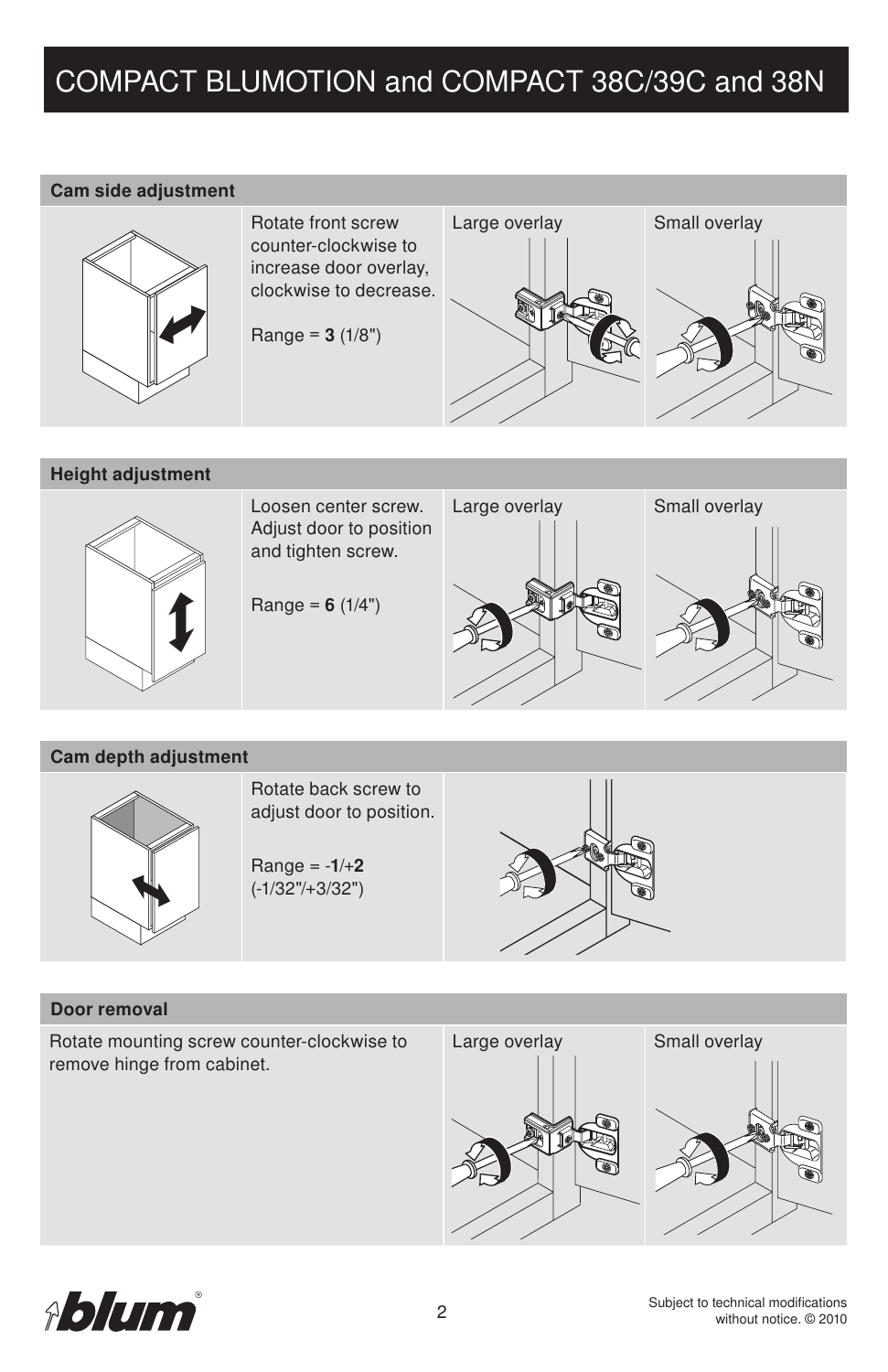# COMPACT 33 series

#### **Side adjustment**



Loosen front screw. Adjust door to position and tighten screws.

Range = **3** (1/8")



### **Height adjustment**



Loosen screws on the mounting plate. Adjust door to position and tighten screws.

Range = **7** (9/32")



Large overlay **Small overlay** 

# **Door installation**

To reinstall, slide hinge onto mounting plate, tighten screws.

**NOTE:** Before finishing hinge installation, place set screw in hinge plate to prevent hinge plate movement (1-3/8" or greater overlays only)







### **Door removal**

Loosen side adjustment screw. Slide hinge off mounting plate towards center of cabinet.